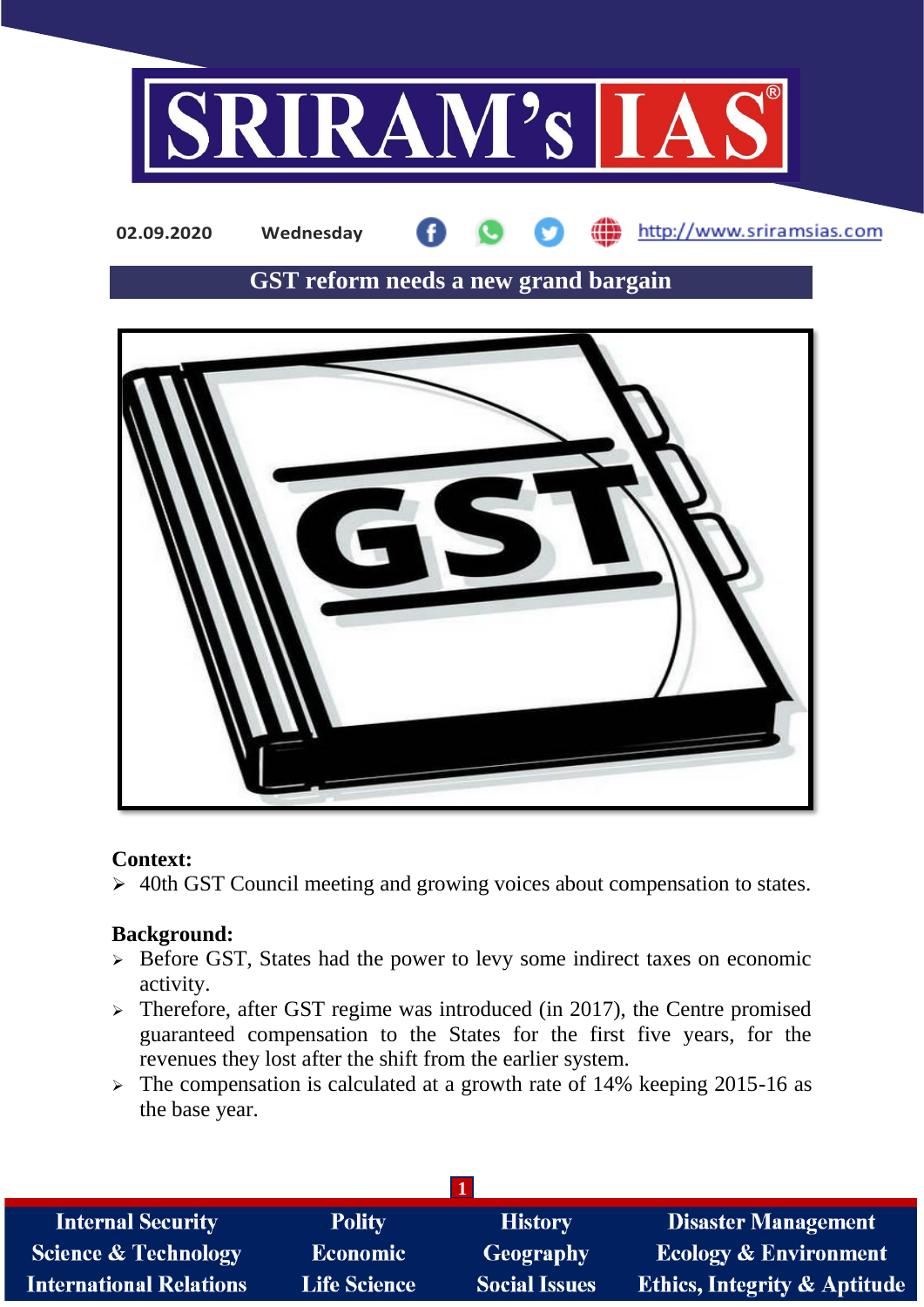

#### the http://www.sriramsias.com **02.09.2020 Wednesday**

### **What are the challenges for GST during the times of pandemic?**

- $\triangleright$  The tax collection has dropped significantly, while expenditure needs are sharply higher, especially at the frontline of the battle, at the State level.
- ➢ Using an equivalent of the Force Majeure clause in commercial contracts, the Centre is abdicating its responsibility of making up for the shortfall in 14% growth in GST revenues to the states (compensation amount).
- $\triangleright$  It seems that the States have been told that they are on their own to meet the shortfall in revenues.

#### **Why is Centre putting onus on States to finance themselves considered wrong?**

- ➢ States do not have recourse to multiple options that the Centre has, such as issue of a sovereign bond (in dollars or rupees) or a loan against public sector unit shares from the RBI.
- ➢ The Centre can anyway command much lower rates of borrowing from the markets as compared to the States.
- ➢ **I**n terms of aggregate public sector borrowing, it does not matter for the debt markets, nor the rating agencies, whether it is the States or the Centre that is increasing their indebtedness.
- $\triangleright$  Fighting this recession through increased fiscal stimulus is basically the job of macroeconomic stabilization, which is the Centre's domain.
- ➢ Most importantly, breaking the important promise of compensation, using the alibi of the COVID-19 pandemic causes a serious dent in the trust built up between the Centre and States.

#### **Way Forward – GST 2.0**

- $\triangleright$  GST is a destination-based consumption tax, which must include all goods and services with very few exceptions, such as food and medicine
- ➢ Widening of the tax base itself will allow us to go back to the original recommendation of a standard rate of 12%, to be fixed for at least a five-year period.
- ➢ **Some extra elbow room for the States' revenue autonomy** can be obtained by allowing the States non-Vatable surcharges on a small list of "sin" goods such as liquor, tobacco, polluting goods such as SUVs, and industrial fuels such as diesel, aviation turbine fuel and coal.

| <b>Internal Security</b>        | <b>Polity</b>       | <b>History</b>       | <b>Disaster Management</b>              |  |  |  |
|---------------------------------|---------------------|----------------------|-----------------------------------------|--|--|--|
| <b>Science &amp; Technology</b> | <b>Economic</b>     | Geography            | <b>Ecology &amp; Environment</b>        |  |  |  |
| <b>International Relations</b>  | <b>Life Science</b> | <b>Social Issues</b> | <b>Ethics, Integrity &amp; Aptitude</b> |  |  |  |